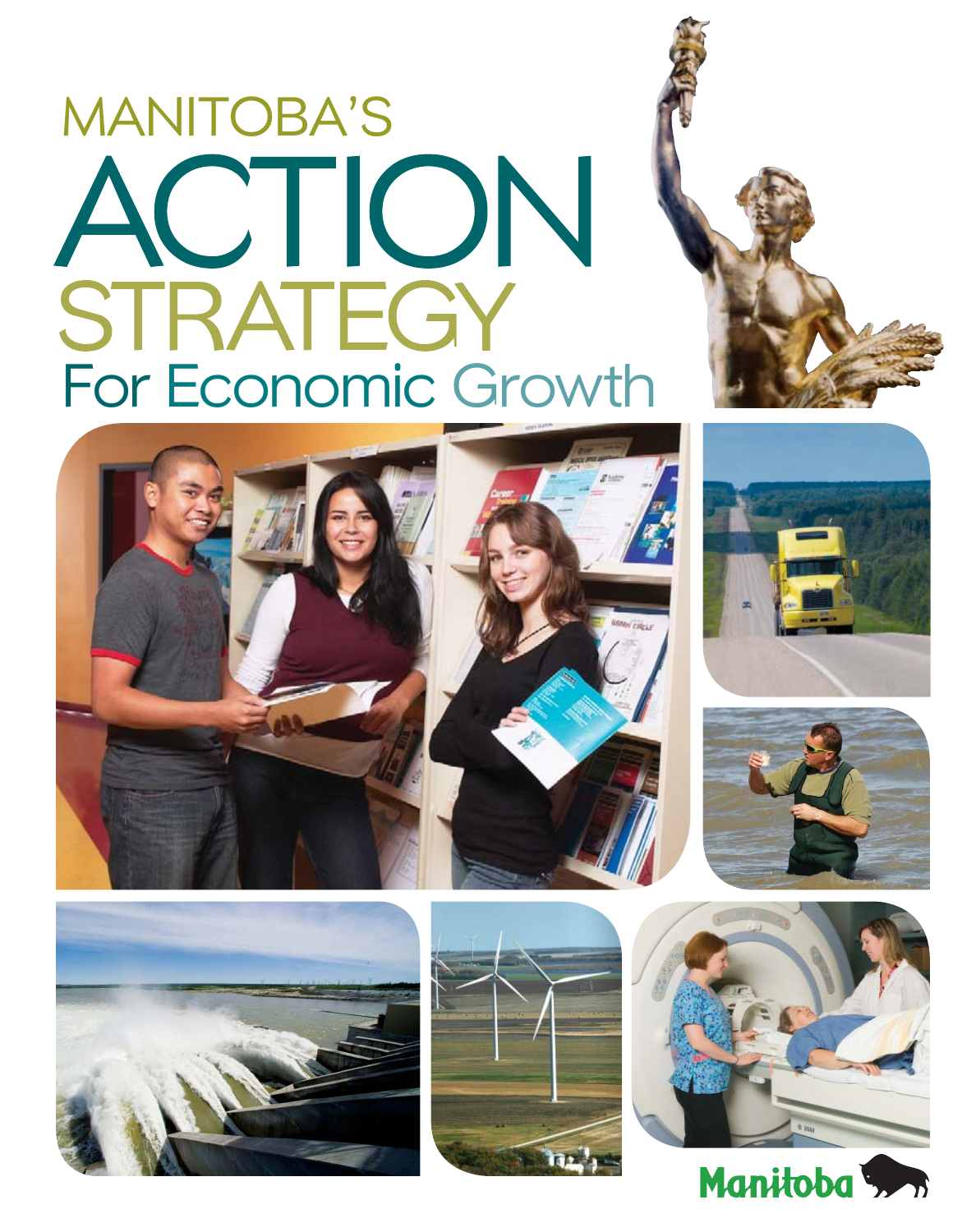# **MANITOBA'S ACTION STRATEGY FOR ECONOMIC GROWTH**

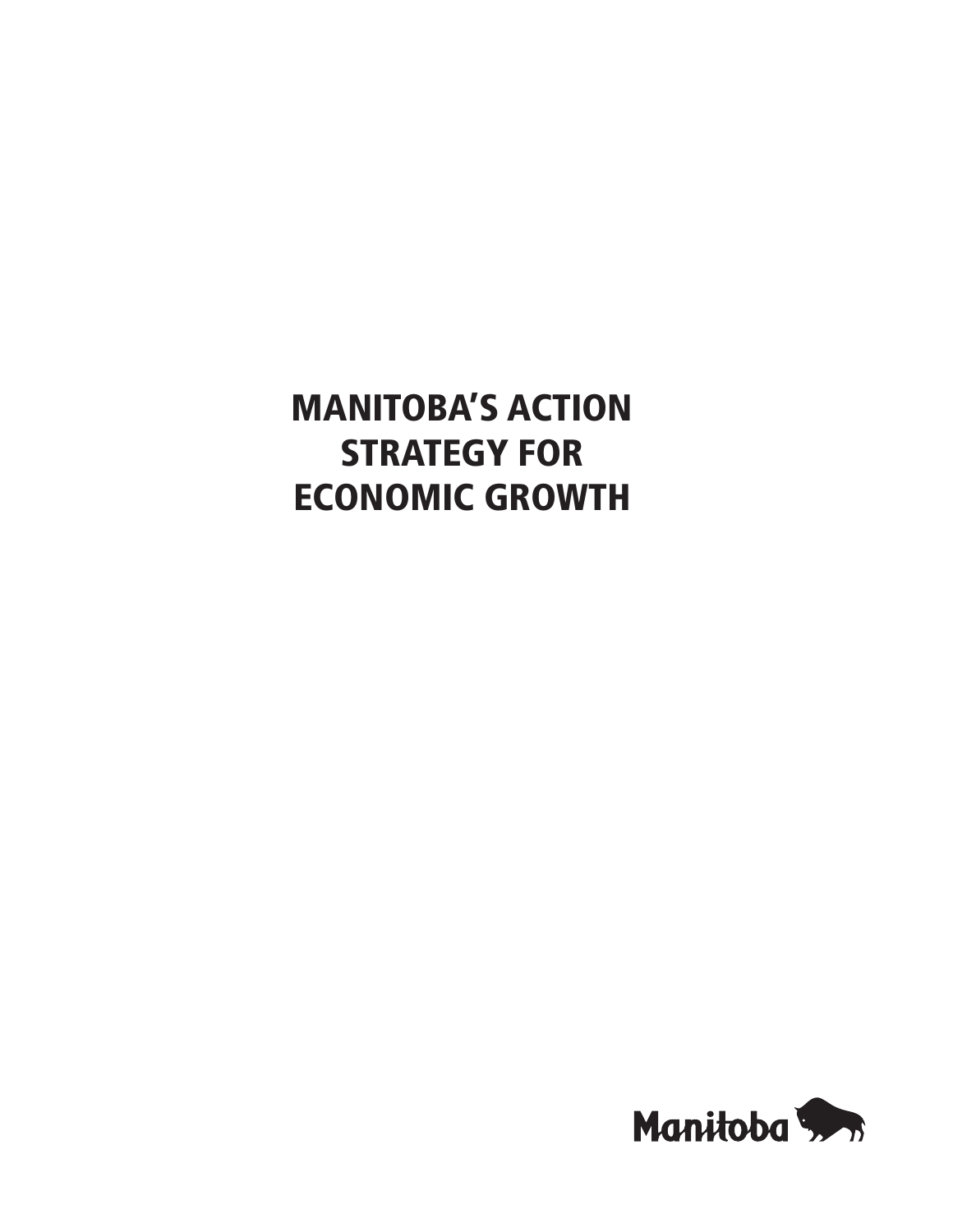# **MANITOBA'S ACTION STRATEGY FOR ECONOMIC GROWTH**

#### **Contents**

|                                                      | 6 |
|------------------------------------------------------|---|
|                                                      | 8 |
|                                                      |   |
|                                                      |   |
|                                                      |   |
|                                                      |   |
| <b>Appendix: PREMIER'S ECONOMIC ADVISORY COUNCIL</b> |   |
|                                                      |   |

For more information visit www.manitoba.ca

ISSN 1709-7355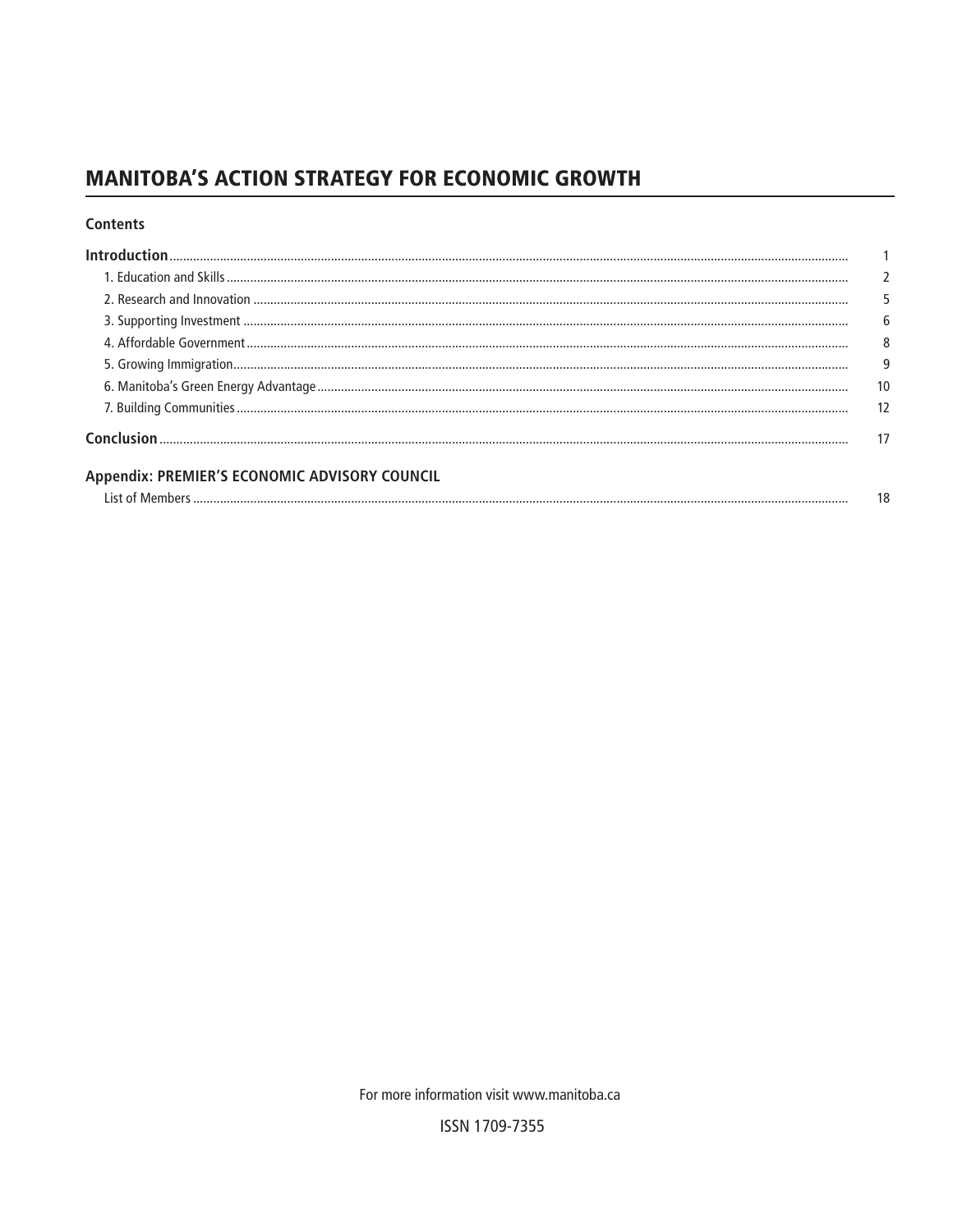#### ■ **INTRODUCTION**

Manitoba's economic foundation is strong.

The economy is growing steadily and unemployment rates are at a 30-year low. Housing starts, retail sales, manufacturing shipments and exports are all showing strong growth. Capital investment growth was second highest in the country in 2006.

Responsible financial management has earned Manitoba four credit rating upgrades since 1999. Manitoba's net debt relative to GDP has been reduced and spending is being managed prudently. Within this strong fiscal foundation, the province continues to deliver positive results in the areas Manitobans have identified as important, including health care, education, water resources, roads and other infrastructure.

The province's population is growing and new steps are being taken to maintain and enhance this growth. International immigration has grown steadily, reaching 10,000 new immigrants in 2006, and Manitoba has committed to double the current immigration level over the next ten years.

Manitoba's growing Aboriginal population is an important part of our economic future. Investments in education and training are delivering positive results: Aboriginal university and college enrolments are up, Aboriginal apprenticeship registrations have tripled since 1999 and Aboriginal off-reserve employment jumped by 30% between 2001 and 2005.

The critical youth segment of the population is also growing. Post-secondary enrolment has increased, and new initiatives such as the tuition tax rebate will encourage even more young people to choose Manitoba as the place to build their futures.

Revitalization in the province's urban centres continues to inspire renewed optimism and investor confidence in a dynamic and vibrant economic environment. Housing values are up and education property taxes are down. New landmark buildings such as the popular MTS Centre and Manitoba Hydro's state-of-the-art energy-efficient head office are transforming Winnipeg's downtown. Manitoba's spirit and energy are being captured in a campaign to tell the world that Manitoba is an exceptional place in which to live, work, visit and invest.

Rural Manitoba is benefiting from diversification, with significant expansion in areas such as value-added production, functional foods, and alternative energy – wind, ethanol, and biodiesel. The province's rich natural resource base and continuing development of hydro-electric power is providing unparalleled skills training and employment opportunities for





#### **Unemployment Rates 2006**

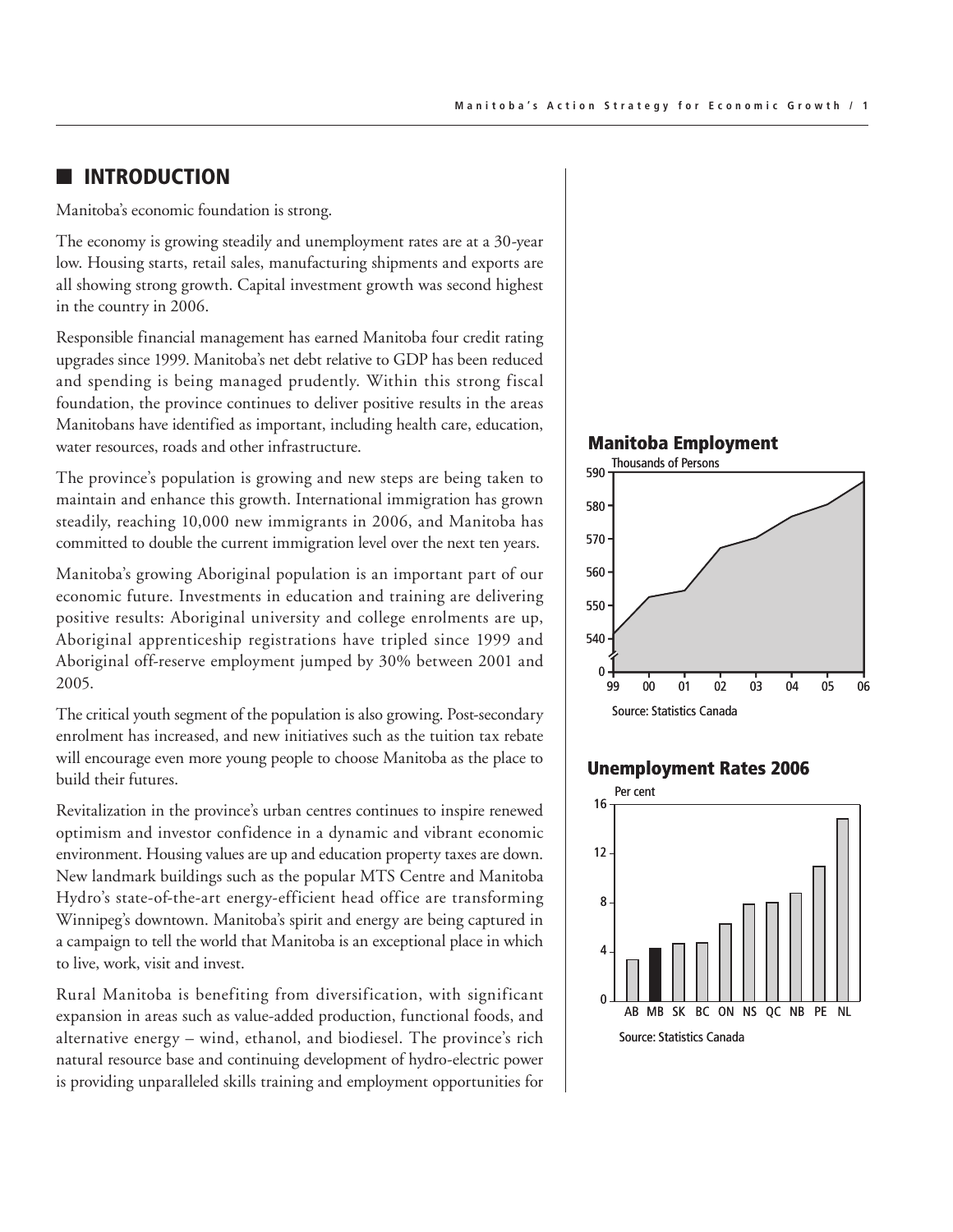Manitoba's Action Strategy sets the framework for strong economic growth.



northern residents.

These successes have been supported by Manitoba's Action Strategy for Economic Growth, which is based on recommendations provided by the Premier's Economic Advisory Council (PEAC).

PEAC was established by the Premier following the successful Manitoba Century Summit, which brought together a broad cross section of community leaders from across Manitoba to develop a new economic strategy. Since its formation in 2001, this council of business, labour, Aboriginal, education and local community leaders has provided practical, action-oriented advice on a wide range of issues affecting the province's economy.

The key elements of Manitoba's Action Strategy are:

- 1. Education and Skills
- 2. Research and Innovation
- 3. Supporting Investment
- 4. Affordable Government
- 5. Growing Immigration
- 6. Manitoba's Green Energy Advantage
- 7. Building Communities

The seven-point action strategy was first released in 2003. It reflects the recommendations of PEAC and its task groups, which have focussed on specific economic opportunities. This document shows how the strategy continues to set the framework for strong economic growth in Manitoba and provide opportunity for citizens, entrepreneurs and investors throughout the province.

#### **1. Education and Skills**

Manitoba's economic strategy begins with a comprehensive education and skills development plan. The province is making great strides in expanding the quality, accessibility and affordability of post-secondary education and training, providing the knowledge and skills Manitobans need in an increasingly competitive economy.

Manitoba's strategy is designed to meet the demands of the future by increasing enrolments and training opportunities through:

- keeping education affordable a 10% tuition reduction has helped to support dramatic enrolment increases of 34% for universities and 32% for colleges;
- providing fully offsetting revenue to universities and colleges to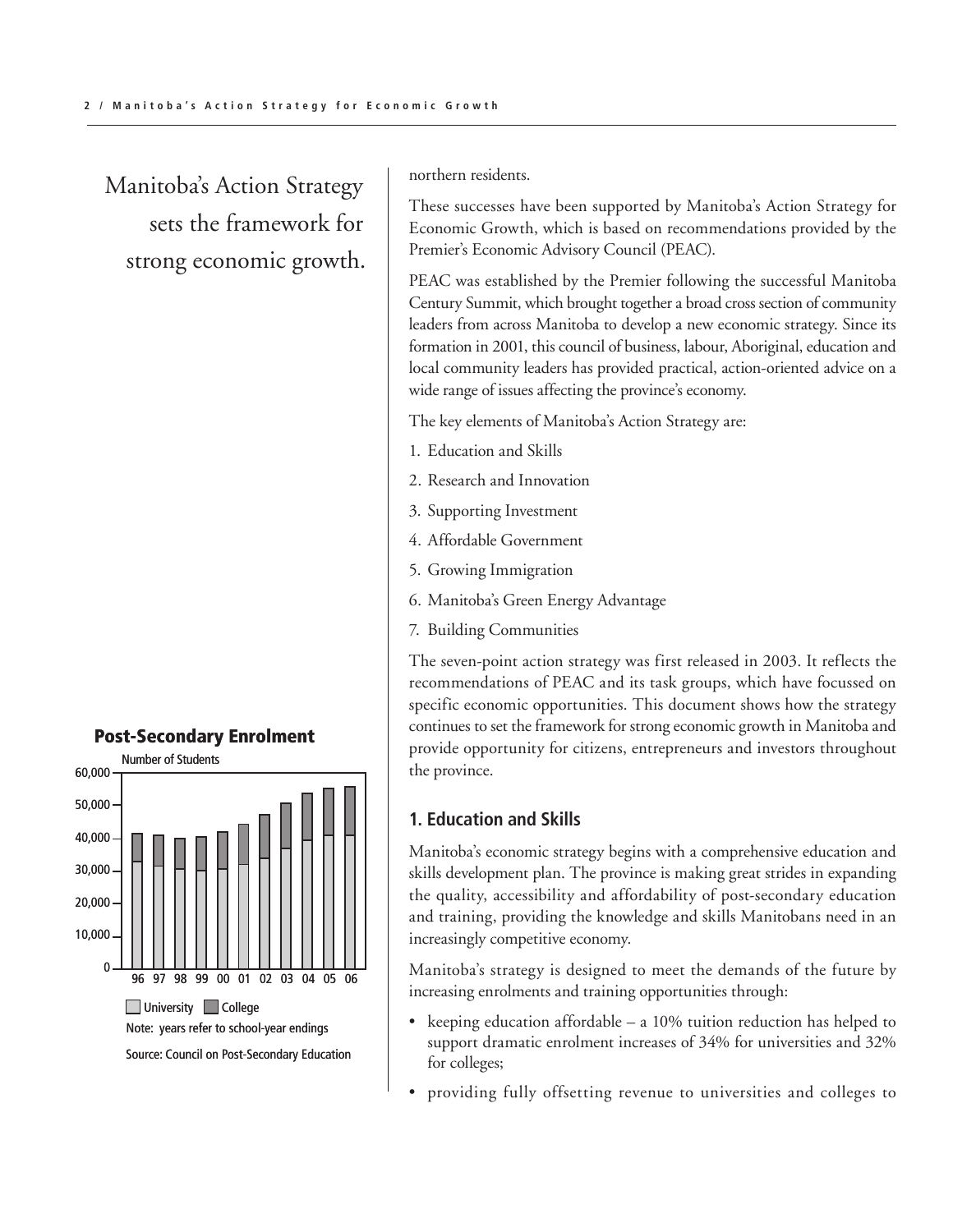compensate for the tuition reduction – a total of \$95 million since 2000;

- funding over 80 new and expanded programs through the College Expansion Initiative to address skill shortages in key growth sectors; and
- increasing support to ACCESS programs to enhance accessibility and successful completion of post-secondary education for under-represented groups.

In support of education excellence, Manitoba made a \$60 million threeyear funding commitment for post-secondary education in 2006 – the largest commitment of its kind in Manitoba's history. In 2007, Manitoba strengthened this commitment by providing colleges and universities with an average funding increase of 7%.

Another element of Manitoba's strategy is to encourage young people who have completed their education and training to put down roots and start their careers in Manitoba. This initiative includes:

- creating a new 60% tuition rebate for all post-secondary graduates who live and work in the province;
- committing \$2 million for new Manitoba Graduate Scholarships and adding \$2 million to Manitoba bursaries to help post-secondary students reduce their education debt;
- expanding the 10% Co-operative Education Tax Credit to more employers; and
- introducing a Co-operative Graduates Hiring Incentive to support employers who hire recent graduates of co-op education programs.

The government has also supported major post-secondary capital projects totalling over \$400 million, including:

- contributing \$50 million to kick start the University of Manitoba's successful \$237 million capital campaign;
- committing up to \$25 million to the University of Winnipeg for its capital campaign and the new Richardson College for the Environment;
- working with the City of Brandon to relocate Assiniboine Community College to its new home at North Hill;
- committing an additional \$45 million for the University College of the North for capital improvements at The Pas and Thompson, and new regional centres; and
- funding capital improvements at Brandon University and Collège universitaire de Saint-Boniface.

university enrolment up 34% and college enrolment up 32% since 1999

60% tuition rebate for postsecondary graduates who live and work in Manitoba

over \$400 million in post-secondary capital projects supported since 1999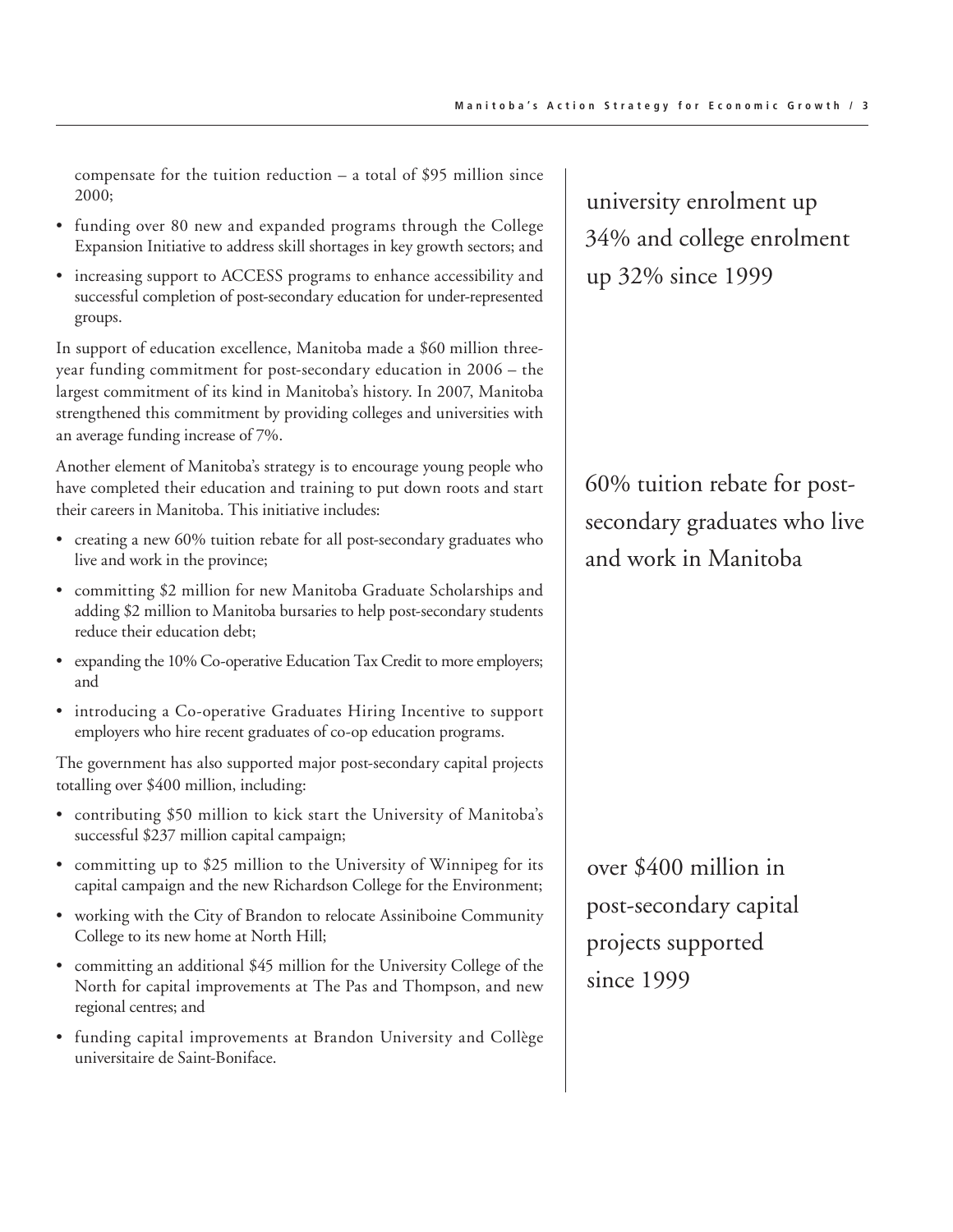The province is committed to investing in the training and development needed to remain competitive.

"The surge in apprenticeship numbers is a direct result of working with the provincial government to address market needs for skilled trades and technical workers."

Jeff Zabudsky, President, Red River College, September 25, 2006

The booming mining and construction sectors coupled with strong economic growth generally have increased labour market pressures in Manitoba. Business leaders have made it clear that the availability of skilled labour is critical to maintaining growth. The province is committed to investing in the training and development needed to remain competitive. Manitoba is taking action by:

- modernizing the current apprenticeship system to keep pace with industry needs;
- expanding the sector councils which have delivered training to over 12,000 new and existing workers in 2006, a 65% increase since 2000;
- developing an alternative diploma to recognize work experience and academic credentials;
- supporting new credit transfer arrangements between colleges and universities;
- advancing Prior Learning Assessment and Recognition in educational institutions and in the workplace;
- committing more flexible funding to address training needs in key areas of the economy; and
- providing valuable training and work experience on major infrastructure projects, including the Red River Floodway Expansion and Hydro Northern Training Initiative.

Through sustained efforts in promoting trades and trades training, the province's apprenticeships have increased by 52% since 1999. Aboriginal apprentice registrations more than tripled and the number of certified journeypersons increased by 47%. Further investments over the next four years will build on the accomplishments of the Technical Vocational Initiative to address current and emerging industry and labour market needs.

The government also recognizes the need to invest in higher levels of literacy and essential skills to support the long-term well-being of individuals, families and the provincial workforce. Manitoba has created a new system of well-regulated Adult Learning Centres offering high-quality programming. In 2006, the province introduced *The Adult Literacy Act* – the first of its kind in Canada. This approach is delivering results – the number of Adult Learning Centre graduates has risen 96% in five years.

Support for education in the early years is also showing positive results. Manitoba's high school graduation rate continues to improve. The government has supported high-quality public school education through increasing funding for public schools by the rate of economic growth, with total funding reaching \$956 million in 2007. Building on this commitment,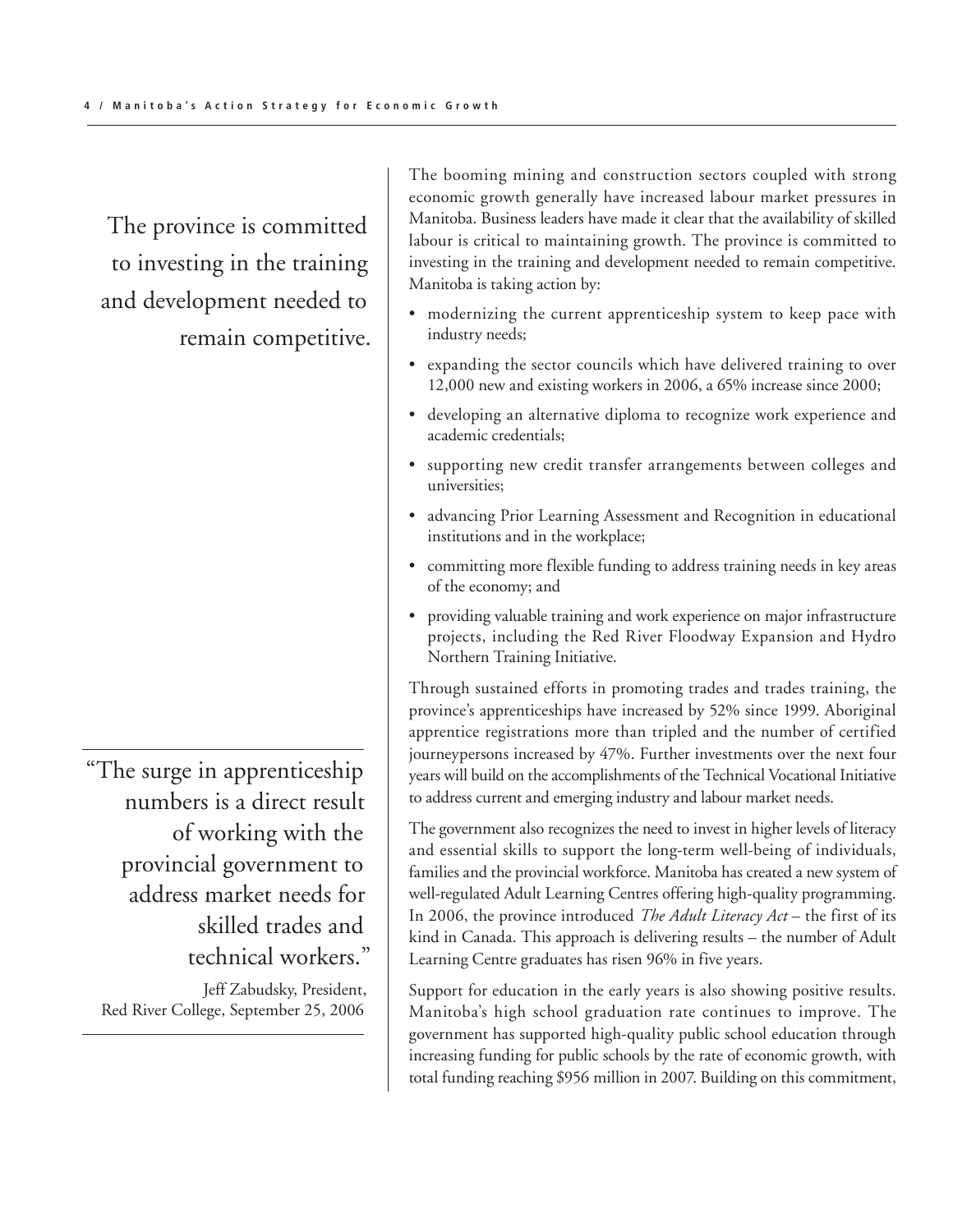the province has committed to increase the provincial share of public school funding from 70% to 80% of total public school expenditures.

#### **2. Research and Innovation**

Knowledge-based industries are at the forefront of future economic growth in Manitoba. PEAC has emphasized the importance of investments in research and innovation – investments that enable productivity increases, resource conservation and a higher standard of living.

Over the past seven years, Manitoba's promising knowledge-based industries have matured to become significant forces in the provincial economy. Companies from around the world recognize Manitoba as an exciting and dynamic place to invest in research and development work.

Manitoba is home to 40 life sciences companies and 30 research and development groups with expertise in areas such as health, environmental and agricultural biotechnology. The sector generates more than \$500 million in annual revenue and employs in excess of 4,000 people.

Manitoba's notable biotech and research organizations include Innovative Magnetic Resonance Imaging Systems (IMRIS), Monteris, Manitoba Institute of Cell Biology, Medicure, the International Centre for Infectious Diseases, the Canadian Science Centre for Human and Animal Health, and the National Microbiology Laboratory.

The University of Manitoba, the province's largest research institution, is a national and global innovation leader. Areas of excellence include functional foods and nutraceuticals, plant and human genomics, proteomics and systems biology, cardiovascular and diabetes diseases, HIV/AIDS research, alternative energy and advanced composite materials.

The Manitoba government provides strategic investments and targeted tax credits to support research & development (R&D).

- The Manitoba Research and Innovation Fund (MRIF) provides direct funding support for R&D projects and helps lever funds from outside sources. From 2003 to 2006, MRIF provided \$37 million for R&D projects and related support activities.
- The Manitoba Research and Development Tax Credit provides a 20% tax credit to support eligible R&D expenditures undertaken by Manitoba companies.
- The Industrial Technology Centre provides advanced technical services to Manitoba companies to improve their production processes.

Investments in research and innovation enable productivity increases, resource conservation and a higher standard of living.

#### **Provincial Government Expenditures on Research and Development**

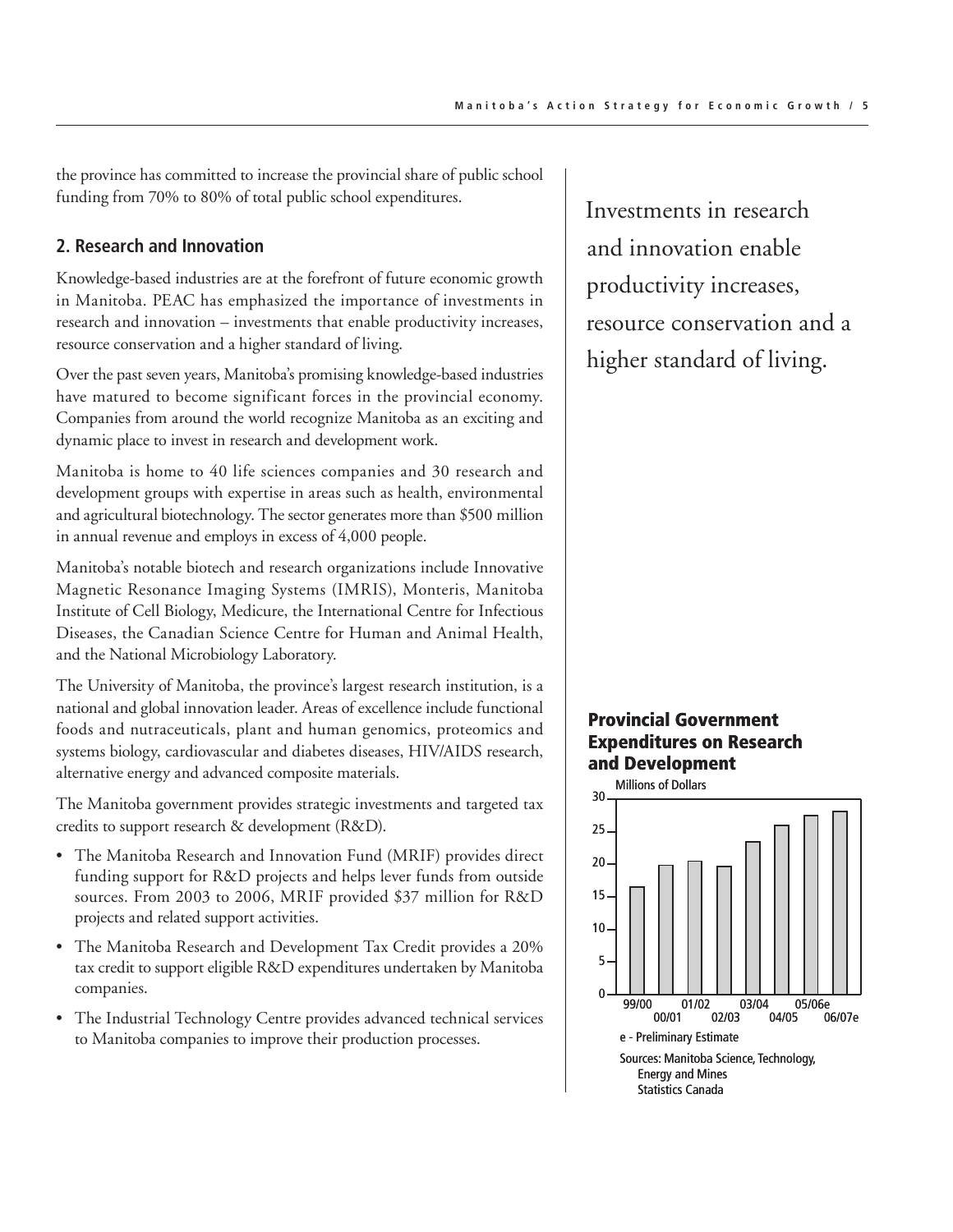# "**A Bright Outlook**

Healthy growth in the goods-producing industries will generate positive spillover effects for the service sector over the near term. … The construction sector will be the main growth driver for the goods-producing industries over the next two years, due to strong business and public investment…."

The Conference Board of Canada, Provincial Outlook, Executive Summary February 2007



**Investment Growth Rates, 2006**

Provincial investments support a unique cluster of international caliber in research, development, and commercialization of functional foods and natural health products, including:

- the Richardson Centre for Functional Foods and Nutraceuticals at the University of Manitoba;
- the Canadian Centre for Agri-food Research in Health and Medicine in St. Boniface; and
- the Food Development Centre in Portage la Prairie.

Investments by Biovail and Cangene in the past two years have helped position Manitoba as one of the world's most technologically advanced locations for pharmaceutical manufacturing. In 2006, Cangene successfully secured \$505 million in biodefence contracts from the U.S. government – representing one of the largest secured contracts by a North American life sciences company.

Manitoba's information and communications technology industry continues to grow and confidence in the sector is evident. The video game industry, for example, has grown by more than five-fold in the last two years. There are now more than 230 digital media companies in Manitoba. The Manitoba government continues to support growth in this sector with the Manitoba Interactive Digital Media Fund, providing new media producers with support for content development and marketing and promotion. The fund helps ensure Manitoba's digital media developers have the tools to create top-quality products, and the talent and infrastructure to be competitive in this young, vibrant and fast-growing industry.

#### **3. Supporting Investment**

Investments in Manitoba deliver strong returns for investors and create new economic growth, jobs and opportunities for Manitobans. Manitoba offers investors a competitive and cost-effective business environment, a skilled and well-educated workforce, excellent transportation links, low industrial and commercial land costs, and electricity costs that are among the lowest in the world.

Since 1999, Manitoba's annual capital investment has increased by 48% from \$5.4 billion to almost \$8 billion. In 2006, Manitoba's increase in capital investment was 14.2%, second highest among all provinces. In 2007, capital investment in Manitoba is expected to grow another 11.3%, more than double the 4.6% increase predicted for Canada as a whole.

Robust investment in both residential and non-residential projects added strength to the construction industry in 2006. Led by a 42.1% increase in the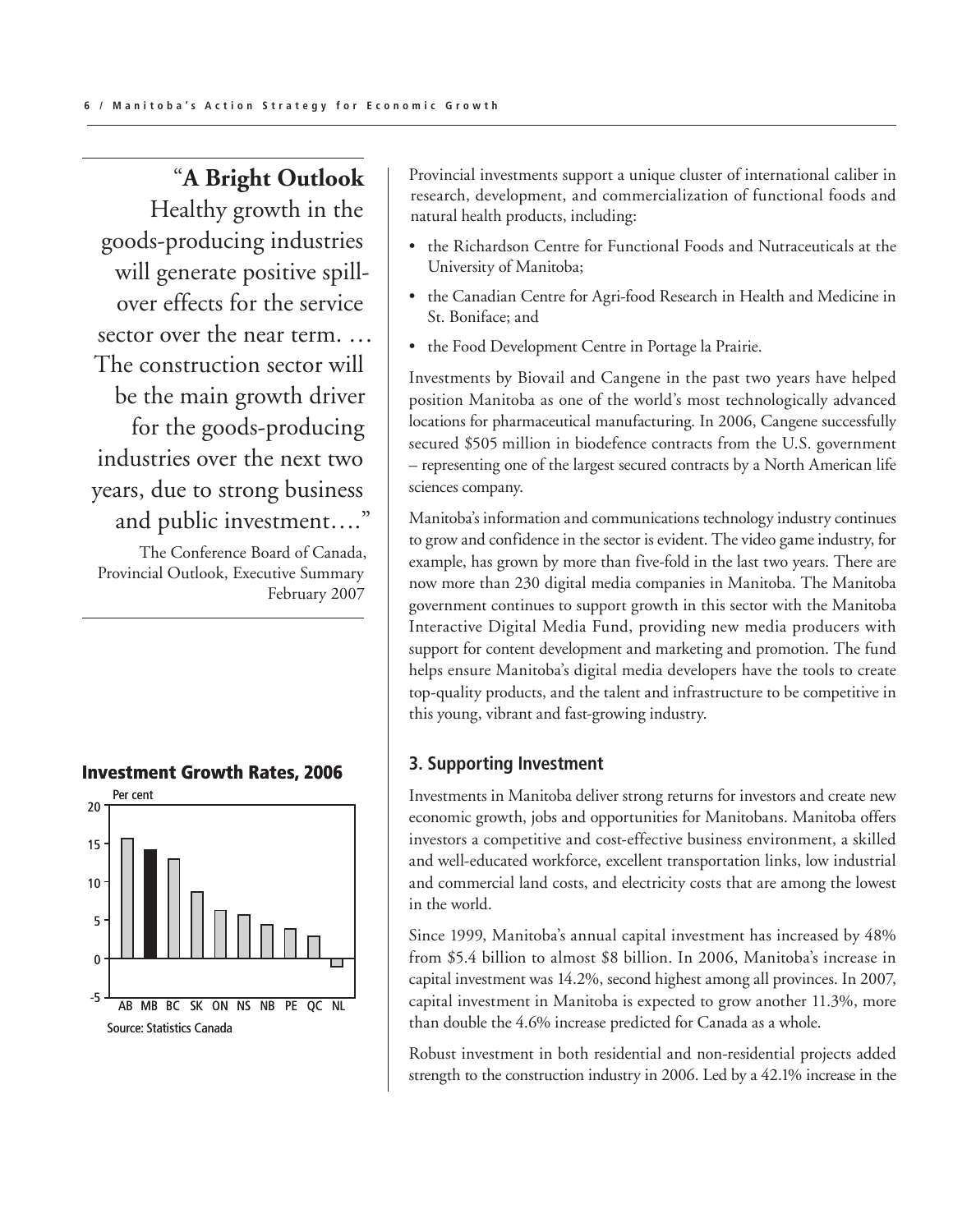transportation and warehousing sector and a 37.9% increase in the wholesale trade sector, investment in construction is projected to grow by 13.7% in 2007.

Major investments in Manitoba planned or currently under way in 2007 include:

- Winnipeg Airport Authority \$585 million redevelopment project to modernize and expand the province's air transportation capabilities;
- Husky Energy \$145 million expansion of its ethanol plant in Minnedosa to increase production capacity to about 130 million litres annually;
- CVRD Inco Limited \$135 million investment to modernize and expand its Manitoba operations;
- Health Sciences Centre \$35 million Siemens Institute for Advanced Medicine will focus on advancements in neurosciences, infectious diseases, advanced imaging and medical informatics; and
- Shape Foods a \$30 million facility under construction to produce natural Omega-3-rich flax oil and meal in Brandon that would be the first of its kind in North America.

The Red River Floodway Expansion represents a significant investment in the future by the federal and provincial governments. Construction to date has already raised the level of protection provided by this unique project to the level of a one in 300 years flood.

Manufacturing is one of the most important sectors of Manitoba's economy, employing approximately 70,000 people. In 2006, capital investment in manufacturing increased by 16%, with a 30% increase expected for 2007. Manufacturing shipments in 2006 increased to \$14.2 billion – a 5.2% increase, second among Canadian provinces and well above the 0.6% decline nationally.

To encourage more investment by the manufacturing sector, Budget 2007 increased the refundable portion of the Manufacturing Investment Tax Credit to 50%. As well, Manitoba continues to participate in the Advanced Manufacturing Initiative which has assisted over 175 Manitoba companies to adopt efficient manufacturing practices to increase productivity in the workplace.

Investment in the mining and oil and gas sectors has also seen strong growth. In 2006, investments in mining grew 20.4%, following a 28.9% increase in 2005.

In 2006, PEAC recommended that the province move toward "single window" service delivery for business, with a focus on reducing red tape and adopting a more client-focussed service model to better support business.

#### **Manitoba Manufacturing Shipments**



Refundable portion of Manufacturing Investment Tax Credit was increased to 50% in Budget 2007.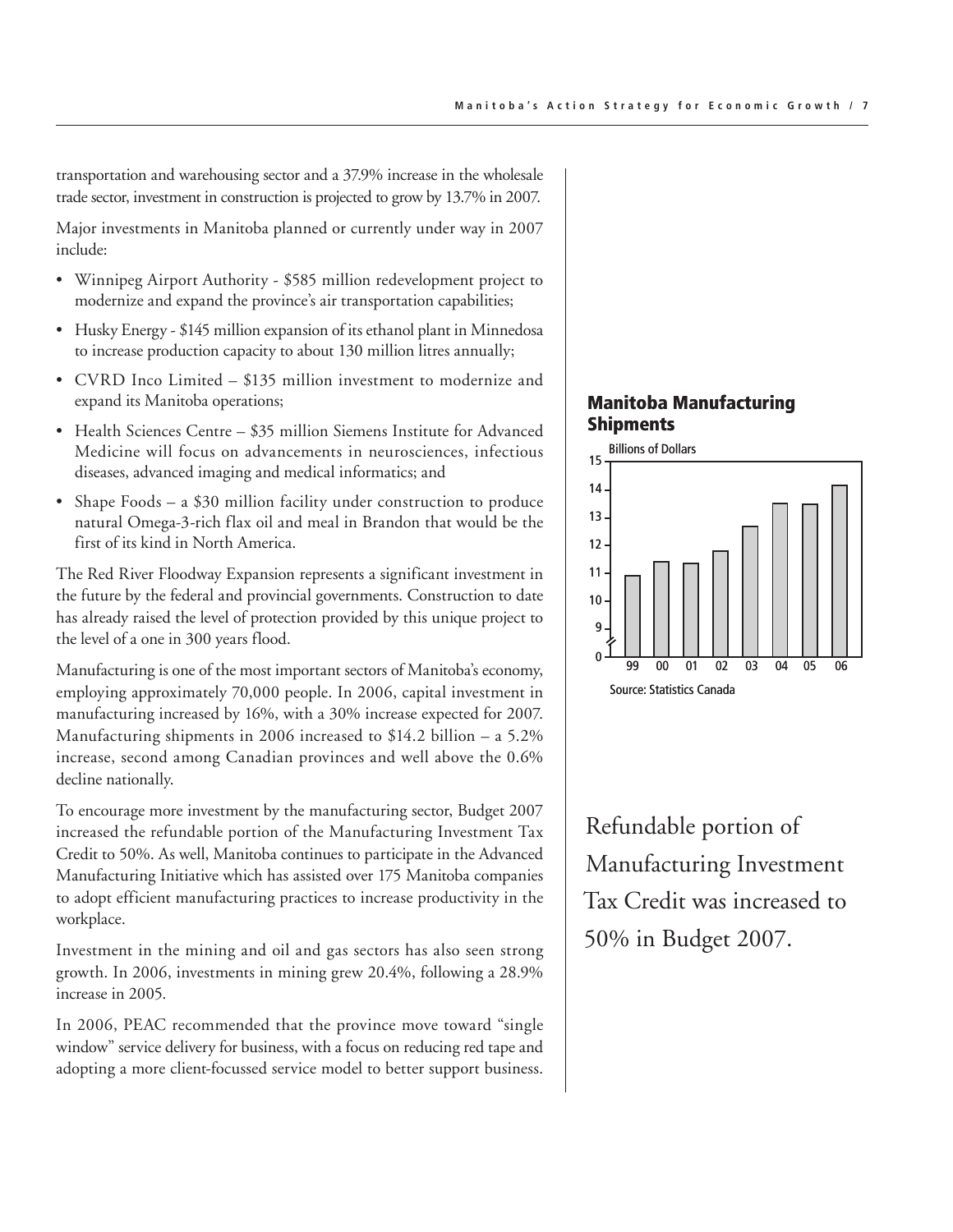Budget 2007 – the first in Manitoba's history to fully reflect Generally Accepted Accounting Principles (GAAP)



**Net Debt as a percentage of GDP**

Manitoba Competitiveness, Training and Trade is leading the initiative to improve service delivery to business, beginning with:

- expanding BizPaL: the on-line service that provides Canadian businesses with one-stop access to permit and licence information for all levels of government, delivered in partnership with federal, provincial and municipal governments, to include more Manitoba municipalities;
- introducing on-line filing for the Retail Sales Tax and electronic remittances for other business taxes; and
- broadening the use of the common business identifier to make it easier to do business with more areas of government.

Manitoba continues to encourage investment in the provincial economy by:

- making strategic investments in provincial infrastructure, including an additional \$4 billion commitment for highways over 10 years;
- broadening the Community Enterprise Development Tax Credit to support direct investment in emerging enterprises; and
- maintaining a commitment to small businesses and the jobs they provide through sectoral training partnerships, mentoring services through BizCoach Manitoba and tax reductions.

#### **4. Affordable Government**

A fair, balanced and responsible approach to government finances is critical to keeping the economy on a solid footing, and for the long-term well-being of Manitoba families and communities.

The Manitoba government remains committed to making strategic investments in public priorities, such as health care, education, clean water and roads, while making sustainable tax reductions and paying down debt, all within a balanced budget framework. For Budget 2007, as recommended by the Auditor General, Manitoba moved to full summary budgeting, which is a comprehensive reporting on all government and governmentcontrolled entities. Budget 2007 was the first Manitoba budget to fully reflect Generally Accepted Accounting Principles (GAAP).

Manitoba's fiscal approach has earned four credit rating upgrades since 1999, debt burden as measured by net debt to GDP ratio has been reduced, and Manitoba has implemented a sensible plan to address its accumulated pension liability.

Since 1999, Manitoba has met or exceeded every tax reduction commitment it has made. Taxes are more affordable for families and property owners as a result of measures such as: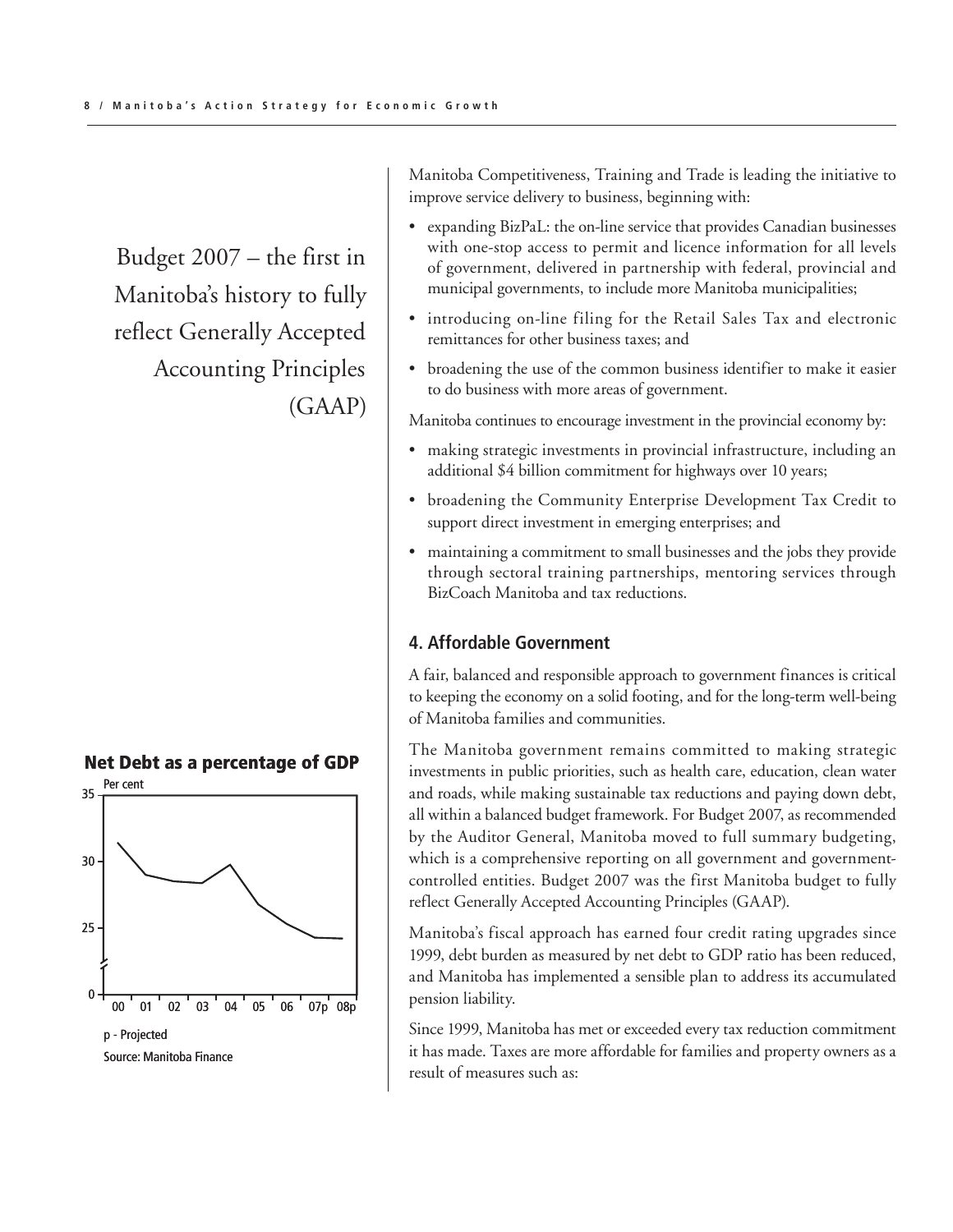- eliminating the Residential Education Support Levy, saving Manitobans \$100 million annually;
- reducing education taxes on farmland by 65%, providing savings of \$29 million in 2007, and working toward an 80% reduction;
- increasing the basic Education Property Tax Credit to \$525;
- reducing the middle income tax rate by one-fifth to 13%;
- increasing the personal exemption level by \$1,240, removing thousands of low-income earners from the tax rolls.

Manitoba business has also benefited from measures to make their taxes more competitive, including:

- reducing the small business tax rate from second highest in Canada (8% in 1999) to the lowest in 2007 (3%, tied with Alberta), and then to 2% in 2008;
- doubling the small business tax threshold so more taxable corporations now benefit from the small business tax rate;
- reducing the corporation income tax rate from 17% to 14% in 2007 and to 13% on July 1, 2008 – a 24% reduction unprecedented in Manitoba history;
- phasing out the Corporation Capital Tax: the CCT deduction has already been doubled from \$5 million to \$10 million, reducing the number of firms paying this tax by 19%; and
- raising the payroll threshold for the Health and Post-Secondary Education Tax Levy to \$1.25 million, benefiting one-third of the employers which paid the tax in 2006.

Tax changes introduced since 1999 provide significant tax relief for families and business, delivered within a fiscally responsible framework. Manitoba is committed to build on this record, providing steady, responsible tax relief for all taxpayers, combined with targeted incentives to encourage economic development, youth retention, environmental protection and support for low-income families.

#### **5. Growing Immigration**

The Manitoba government has acted on PEAC's recommendation to make immigration a central feature of the province's growth strategy.

Manitoba set a bold target – to attract 10,000 immigrants to Manitoba annually – and the goal has been achieved. Manitoba's immigration increased 24% in 2006 – its highest level in half a century – significantly

**Small Business Tax Rates, 2007**



Tax cuts introduced since 1999 will save Manitoba taxpayers \$867 million annually by 2010.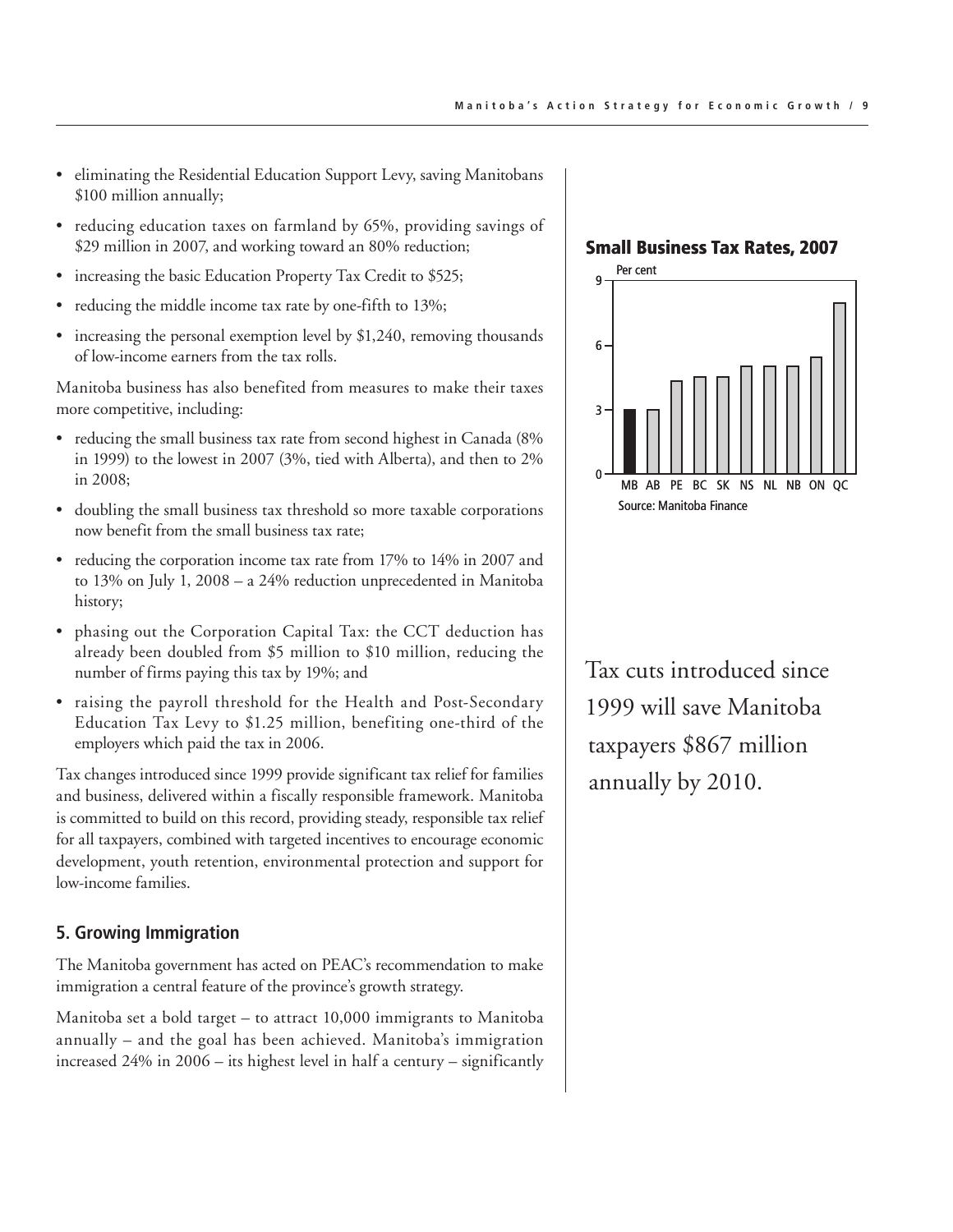#### **International Immigration to Manitoba**



"Under Doer, sustainable development has become an economic linchpin in the Canadian province of Manitoba."

BusinessWeek, December 12, 2005

outpacing the national performance.

The Manitoba Provincial Nominee Program has been instrumental in achieving this goal. This program, which allows Manitoba to recruit and select immigrants to meet the province's unique economic and labour needs, has proven very successful. Manitoba accounted for fully half of all provincial nominees who came to Canada in 2006.

Based on this record, Manitoba has set another target – to double immigration over the next 10 years. To reach this goal, Manitoba will strengthen and extend its successful partnerships with employers, educators and communities. New funding will be provided for settlement services and targeted training, and new legislation will be introduced to improve recognition of foreign qualifications.

Our success in attracting and retaining immigrants is based in large part on Manitoba's innovative approach to helping immigrants settle and succeed in our province. Manitoba supports a range of immigrant economic development initiatives including:

- settlement services
- language training and English as an Additional Language services
- labour market integration, and
- ethno-cultural community support and anti-racism initiatives.

These are designed to ensure that newcomers enjoy a positive start in Manitoba, enabling them to connect to employment and training opportunities and establish roots in Manitoba communities.

#### **6. Manitoba's Green Energy Advantage**

PEAC has consistently promoted the development of Manitoba's rich hydroelectric resource, energy conservation, growing electricity exports and the development of new renewable energy sources.

Manitobans have made the province a world leader in developing clean energy and addressing climate change. With advantages in hydro-electric power, wind energy, biofuels, ground source heat pumps and hydrogen, Manitoba is uniquely placed to preserve the environment, while developing a strong, green economy.

Manitoba's tremendous renewable hydro-electric resource is a major advantage in powering the economy.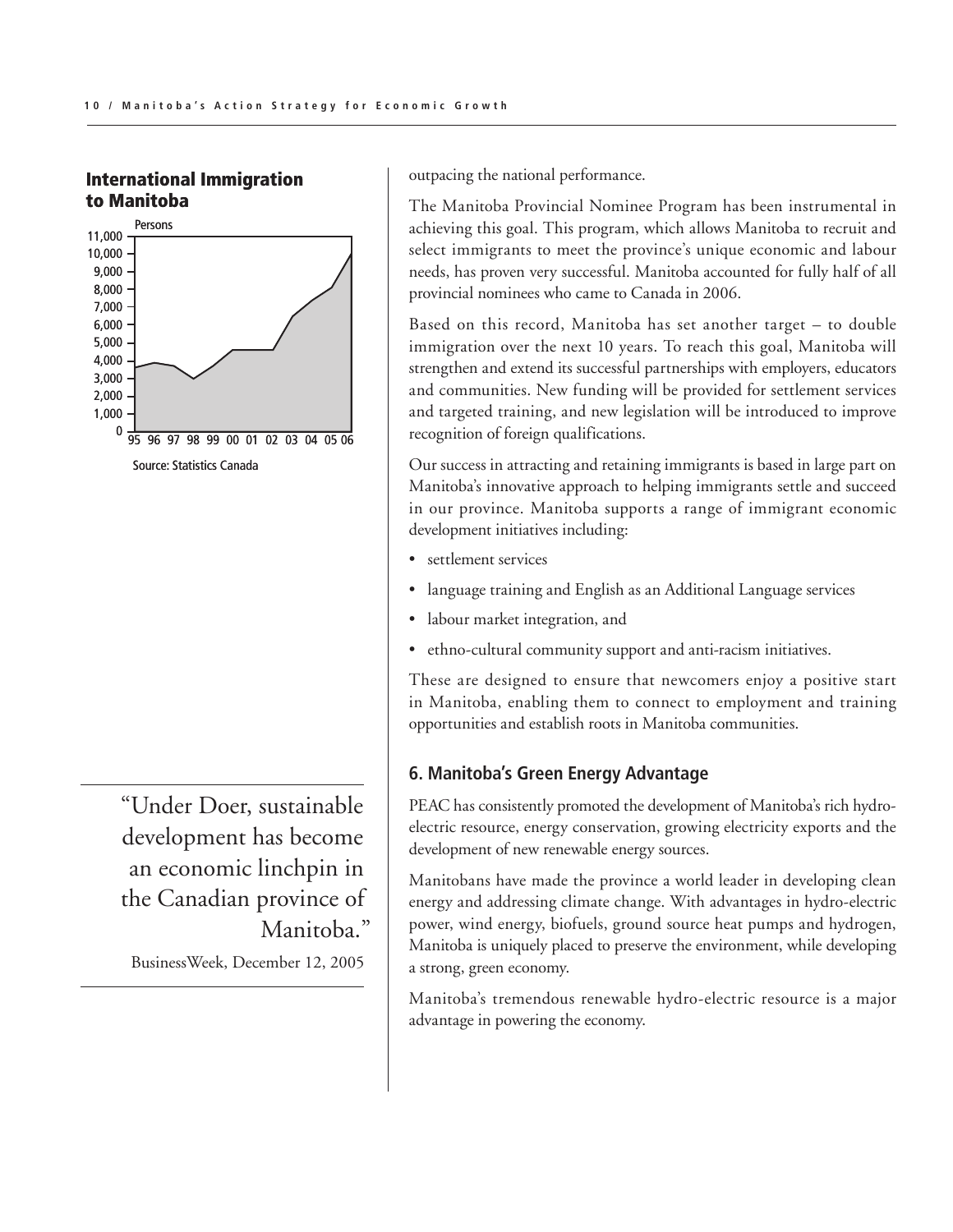- Manitoba's electricity costs remain among the lowest in North America, providing homeowners and businesses with low-cost, reliable and renewable power.
- Manitoba Hydro is Canada's largest exporter of hydro power to the United States, and has recently negotiated its third power sale arrangement with Xcel Energy, as well as a 100 MW renewal agreement with the Wisconsin Public Service.
- Construction of the 200 MW Wuskwatim dam is already under way in partnership with Nisichawayasihk Cree Nation.
- Building Conawapa will add an additional 1,250 MW to the provincial system.

PEAC has also identified the value in expanding export markets. Manitoba continues to promote the national value of an east-west power grid in Canada. This grid would allow Manitoba and other provinces to transfer low-cost, reliable, renewable energy to other areas of Canada, providing greater energy security and reliability. Manitoba is encouraged by federal support for this vision.

Manitoba is a leader in aggressive energy conservation, reducing energy bills for homeowners and business and freeing up power for profitable exports.

- Since 1999, some 150,000 Manitobans have participated in Power Smart programs, saving close to 300 MW of power – equivalent to building a "virtual" dam with more capacity than Wuskwatim.
- Energy efficiency programs are expanding to include a special focus on community-based retrofitting to help lower energy bills and revitalize homes in Centennial, West Broadway, Brandon and the Island Lake region.
- Manitoba's new green building policy is setting the pace for Canada, ensuring that all new Manitoba-funded building projects meet or exceed the internationally recognized LEED silver standard for healthy, highquality, energy-efficient buildings.

Wind power, like hydro-electricity, is clean and renewable, helping to preserve the environment, while growing and diversifying the province's power supply and the economies of rural communities.

- One of Canada's largest wind farms is now in full operation in St. Leon and is expected to generate \$9 million in land lease payments for farmers over the life of the project.
- Manitoba Hydro is pursuing new wind projects totaling 300 MW, or enough to power 100,000 homes.

Manitoba's electricity costs are among the lowest in North America.

#### **Residential POWER SMART Program Participation**

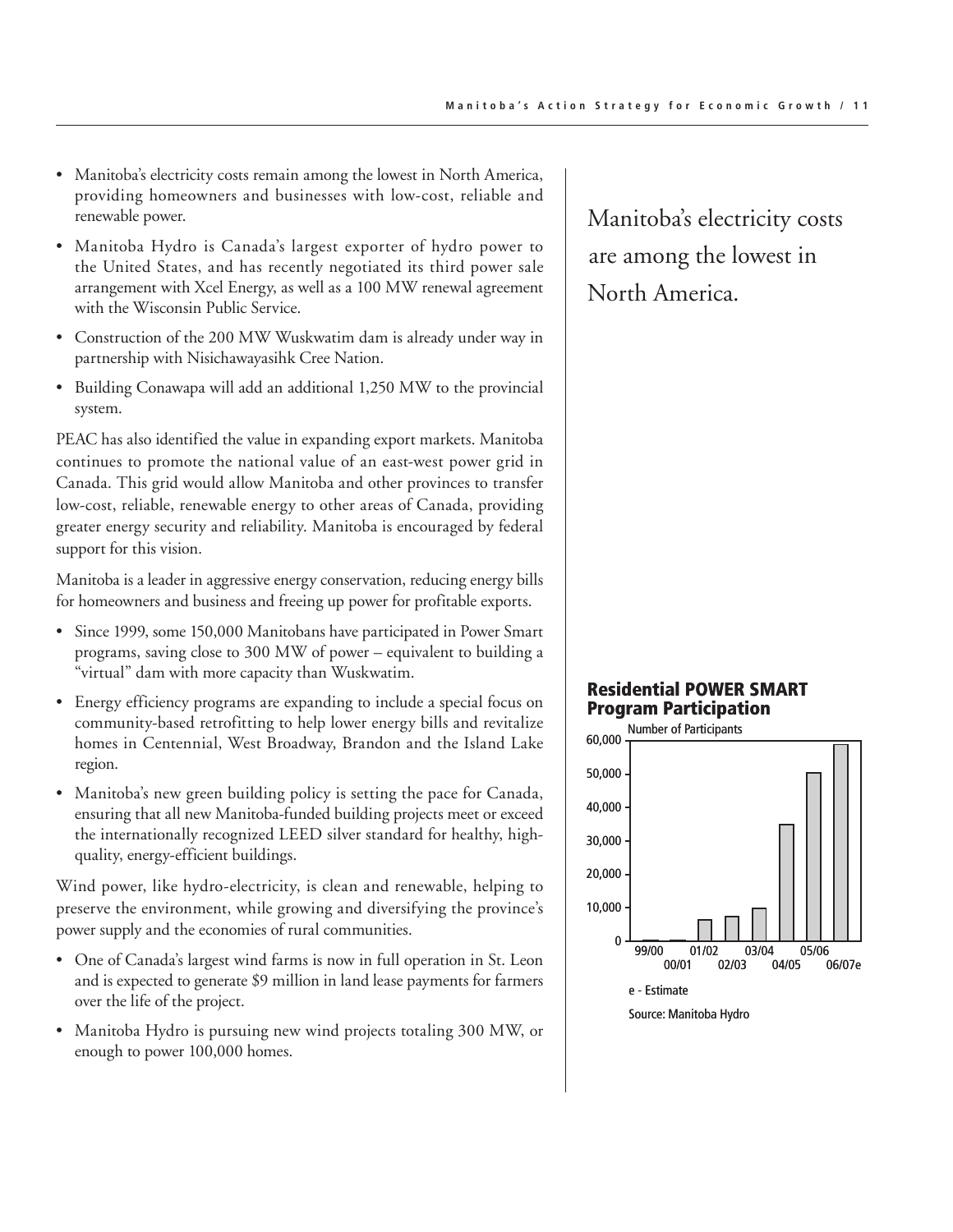# "Manitoba demonstrates success in all energy efficiency initiatives. …Manitoba again receives the highest ranking."

Canadian Energy Efficiency Alliance, 6th Annual National Energy Efficiency Report Card

Manitoba is supporting grassroots community revitalization, building vibrant and dynamic urban communities. • Manitoba's strategy to harvest 1,000 MW of wind power will attract \$2 billion in investment and generate \$100 million in wind rights payments to landowners.

The provincial government is also working with rural communities to expand local biofuel production to produce cleaner energy and provide alternative markets for farmers by:

- introducing an ethanol mandate, which is helping to support Husky's new plant expansion in Minnedosa, and will reduce greenhouse gas emissions by 135,000 tonnes per year, or the equivalent to taking 10,000 vehicles off the road;
- eliminating the 11.5 cent per litre road tax for the Manitoba produced biodiesel portion of any blended diesel fuel to encourage local production; development and construction of plants is already under way at four sites in Manitoba; and
- supporting pilot projects to test the feasibility of anaerobic digesters on hog farms to turn waste into renewable energy that can directly benefit the producer, reduce greenhouse gases and lower the risk of surface and groundwater contamination.

Geothermal activity is booming in the province; Manitoba installs 30% of Canada's ground source heat pumps and trains more than half the country's installers. Manitoba Hydro is enhancing its Residential Earth Power loan program to support greater use of this highly-efficient green technology.

Manitoba is also emerging as a hub for leading-edge hydrogen technology, supported by our strength in bus manufacturing. Manitoba recently tested one of the most advanced hybrid fuel cell powered transit buses in the world, built by Manitoba's own New Flyer Industries. Manitoba is also pleased to be partnering on the new Hydrogen Centre of Expertise, advancing the study of hydrogen applications and other new technologies such as plug-in hybrid cars.

#### **7. Building Communities**

Manitoba communities – urban, rural and northern – are distinguished by unique customs and traditions, natural advantages and opportunities for growth. Manitoba's greatest economic advantage is Manitobans themselves. The vision, skill, determination and commitment found in communities across the province drives development and speaks to the confidence and excitement Manitobans feel about where they live.

Manitoba is working collaboratively with community organizations and other levels of government to strengthen communities and promote economic development.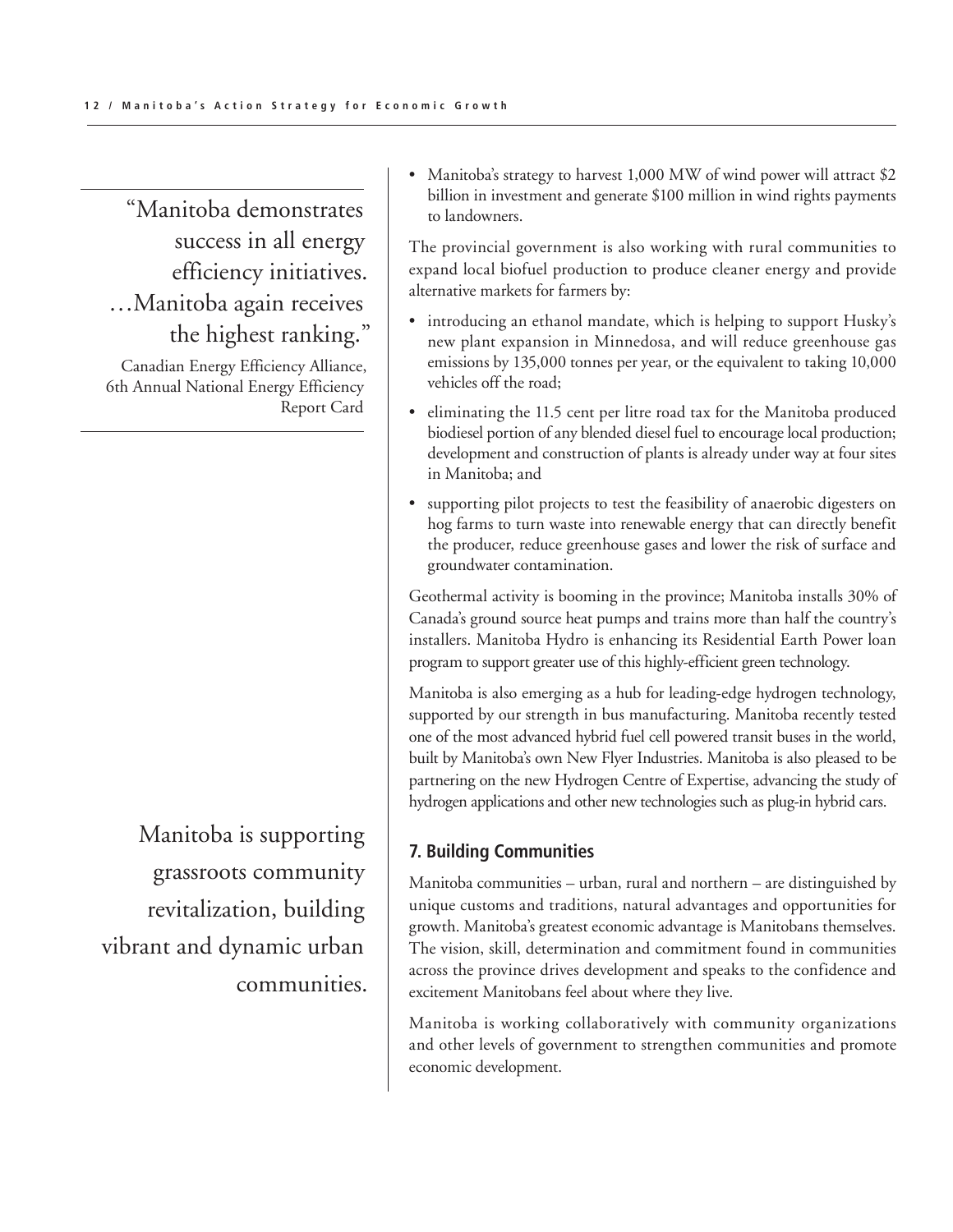#### Urban Communities

Manitoba's urban centres continue to grow and prosper. Through a variety of provincial programs and partnerships, Manitoba is supporting grassroots community revitalization, building vibrant and dynamic urban communities.

Winnipeg's downtown is being revitalized. New downtown destinations such as the upgraded Millennium Library, the MTS Centre, and Red River College's Princess Street Campus are bringing more people downtown. More people are living in the Exchange District and along Waterfront Drive. Construction of the new Manitoba Hydro office tower is under way and will bring an additional 2,000 workers downtown.

Manitoba continues to work with the Friends of the Museum and other partners to realize the great vision of a Canadian Museum for Human Rights at The Forks. This state-of-the-art museum will advance the understanding of human rights on an international scale.

In Brandon, the relocation of Assiniboine Community College to the North Hill site is an exciting element in the revitalization of this historically significant property. With the September 2007 opening of the Culinary Arts and Hospitality Administration programs, there is an opportunity to attract further investments on the site for the benefit of Brandon and surrounding area.

Provincial support to Brandon's Keystone Centre is assisting the centre in reaching and maintaining its status as an agricultural centre of excellence in Manitoba and in Canada.

Manitoba's approach to urban revitalization is built on a commitment to inner city renewal and community economic development, which reflects a belief in more equitable, sustainable and diversified development for the benefit of all Manitobans. This is exemplified by:

- establishing the Building Manitoba Fund in 2005 to expand Manitoba's personal income and corporation income tax revenue sharing arrangements with municipalities by including fuel tax revenue, which provides municipalities with three major sources of growth revenue;
- expanding Neighbourhoods Alive! (NA!) to include the communities of Dauphin, Flin Flon, The Pas, Portage la Prairie and Selkirk. Since 2000, Manitoba has invested \$39 million through NA! to support community revitalization efforts in Winnipeg, Thompson and Brandon;
- supporting non-profit community organizations like SEED Winnipeg to assist low-income entrepreneurs start and expand businesses, social enterprises and co-operatives;

Manitoba's approach to urban revitalization is built on a commitment to inner city renewal and community economic development, which reflects a belief in more equitable, sustainable and diversified development for the benefit of all Manitobans.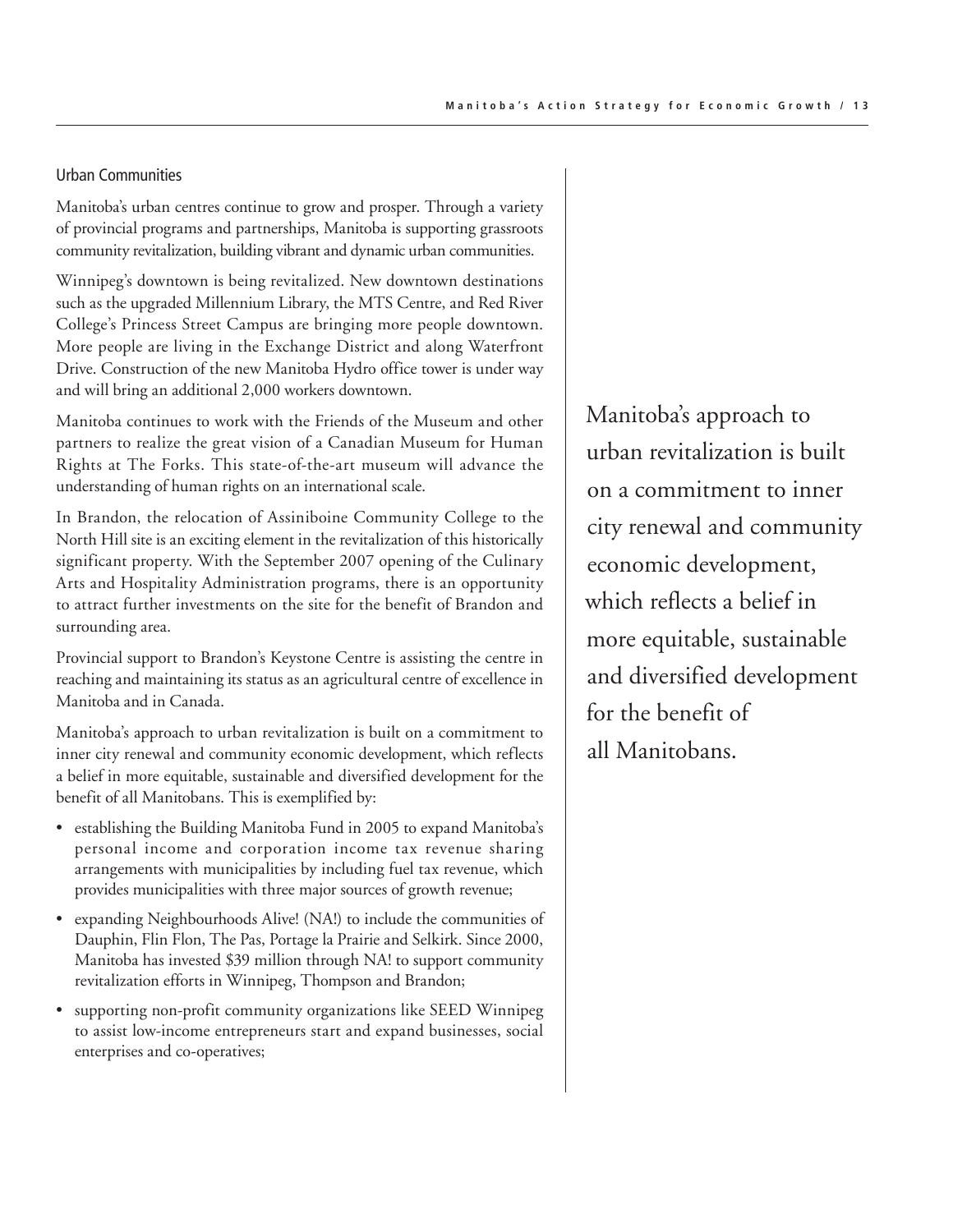# **Creating Opportunities Action Plan**

- alternative energy
- tourism
- agriculture
- natural resources
- industry services and manufacturing
- Aboriginal and northern initiatives

About Manitoba's new highway investments, CAA Manitoba said "This is great news not only for motorists and their safety, but also for the Manitoba economy and environment." *CAA Magazine,* Spring 2007

- expanding the Urban Arts program to include the West End Cultural Centre and the Ndinawe Youth Resource Centre, which join Art City, Graffiti Gallery and the Circus and Magic Camp Partnership in providing communities with access to valuable creative programming for youth; and
- introducing a new model of housing development to be built on provincial and privately owned land in Waverley West. This addresses growing demand for housing with a green, walkable community accessible to a range of incomes and families while also supporting development and rehabilitation of the inner city by directing provincial profits from development to that purpose.

#### Rural Manitoba

The Manitoba government is working in partnership with rural communities to add value to the natural, cultural and physical resources the province possesses and to provide the infrastructure to help rural communities grow and prosper.

The Creating Opportunities Action Plan identifies rural economic development initiatives in six areas: alternative energy, tourism, agriculture, natural resources, industry services and manufacturing, and Aboriginal and northern initiatives. Other initiatives include:

- the Manitoba Community Enterprise Development Tax Credit, which provides community-based enterprises with access to needed equity capital and encourages Manitobans to invest in their communities;
- the Rural Entrepreneur Assistance Program, which has provided 437 loan guarantees totaling \$23.2 million. In 2006/07, 33 loan guarantees were approved totaling \$2.0 million;
- grants to rural development corporations to promote business development and support regional initiatives;
- a focus on trade issues to simplify and strengthen the interprovincial trade process for Manitoba's agri-food companies and a focus on external trade to identify opportunities and build sustainable business relationships;
- continued assistance to Brandon University's Rural Development Institute to support rural research and development projects; and
- the Enhanced Diversification Loan Guarantee Program, which helped 268 applicants access \$285.0 million in private financing to undertake diversification and innovation or value-added activities in their operations.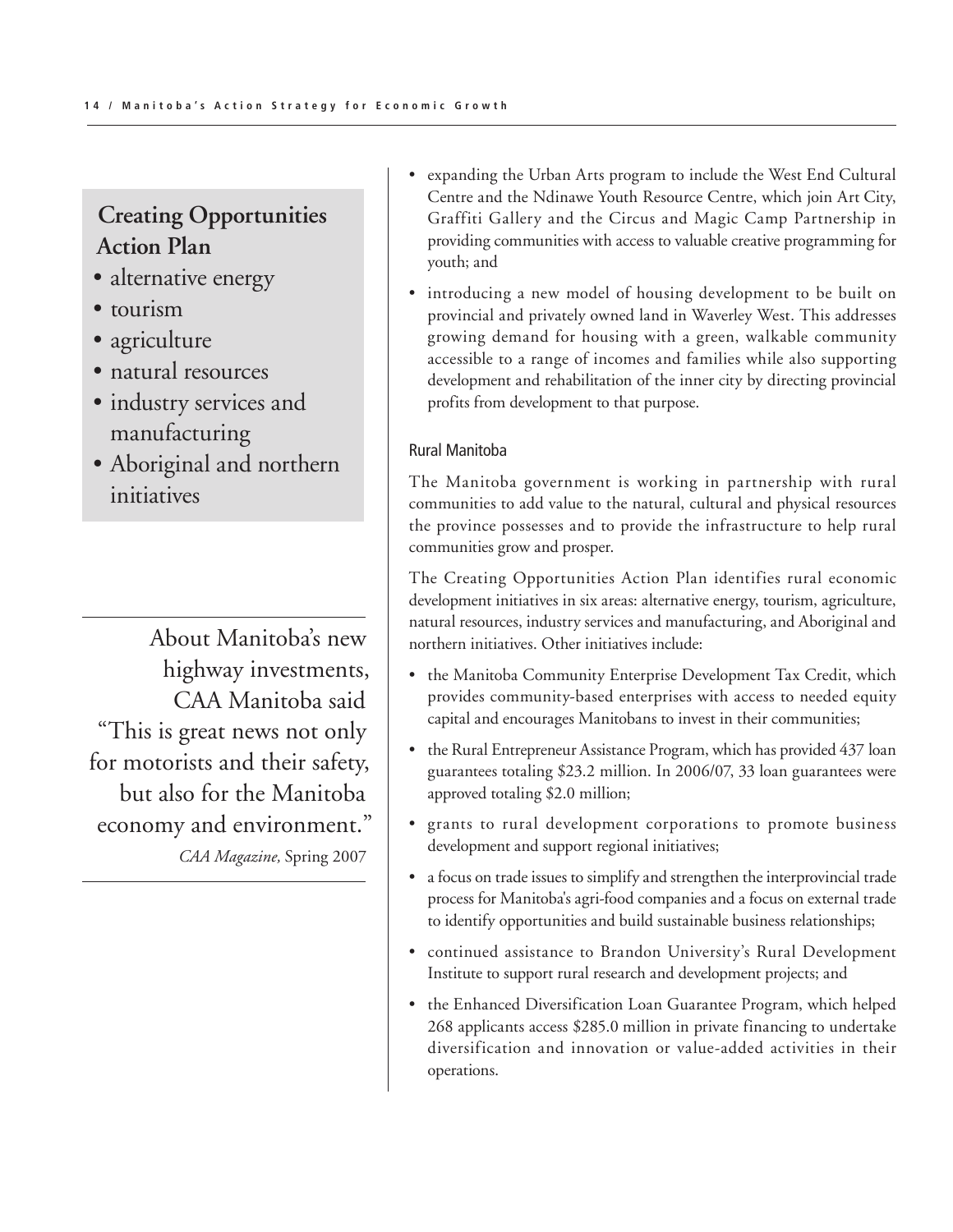Development requires infrastructure, and Manitoba continues to make strategic investments in rural community infrastructure, including:

- investing more than \$130 million in water and sewer projects throughout the province;
- committing \$4 billion over the next 10 years in new highway investment to improve safety and to expand access to international trade routes;
- building on \$157 million in major capital health care projects by increasing the use of rural surgical and diagnostic facilities across the province; and
- providing over \$16 million annually through the Rural Economic Development Initiative to support rural and northern community economic development activities, including the Hometown Manitoba program which has funded more than 160 community-improvement projects.

Agriculture is a key industry in rural Manitoba. After a few difficult years, agriculture has rebounded significantly; Manitoba's agriculture sector grew by 16% in 2006. Manitoba remains committed to safety net programming such as crop insurance and CAIS to provide protection producers can rely on.

The province supports continuing growth in both primary and secondary production in a number of important ways.

- The Farmland School Tax Rebate Program will provide savings of \$29 million to farmland owners in 2007. Along with increased school tax credits, Manitoba farmers have seen a significant reduction in their taxes.
- A proactive approach to food health and safety includes enhanced tracking and tracing, changes to *The Animal Diseases Act* to support planning for animal diseases, and a new dedicated animal health and welfare section under the Office of the Chief Veterinary Officer.
- The Bridging Generations Initiative helps farm families transfer the farm from one generation to the next. Manitoba has approved 485 loans totaling \$61.4 million since 2002/03.
- The expansion of the Provincial Nominee Program to include farmers as eligible immigrants resulted in 93 new farmers coming to Manitoba.
- Increased provincial investment in the Food Development Centre supports its work on new product development and commercialization. The Centre assisted in the development of 64 new food products and the creation or expansion of 12 food processing companies in the 2005/06 fiscal year.

The expansion of the Provincial Nominee Program to include farmers as eligible immigrants resulted in 93 new farmers coming to Manitoba.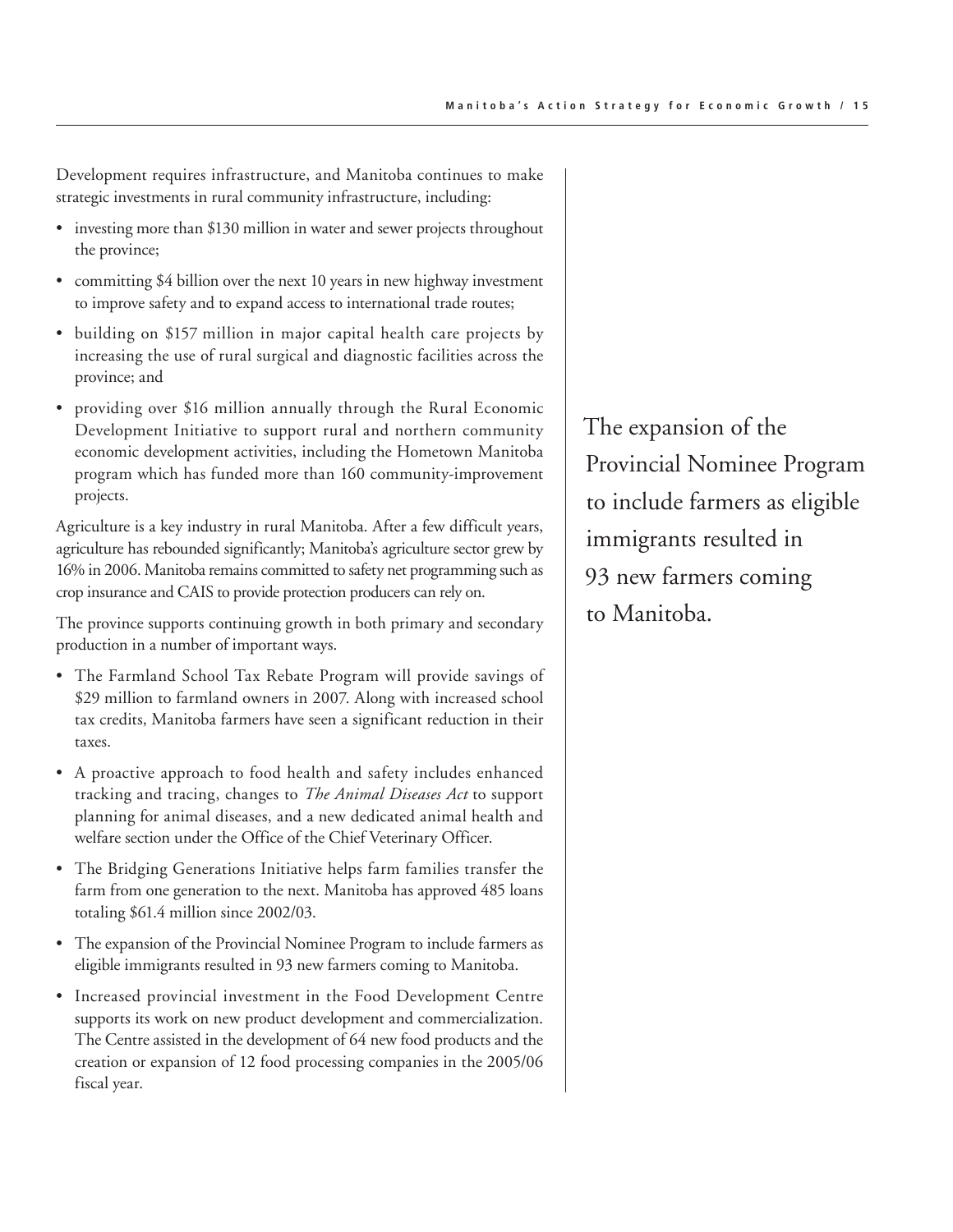Manitoba's integrated strategy for Aboriginal economic development is based on government partnerships with Aboriginal communities and businesses.



★ - Planned Expansion

#### Northern Manitoba

Through the Northern Development Strategy, Manitoba continues to build on its successes, making new investments in the priority areas of housing, health, transportation, education and economic development.

Improving school success rates and access to post-secondary and training opportunities in the North are strengthening communities and local economies. Key initiatives include:

- committing \$45 million in capital funding for the University College of the North to support expansion of services at the two main campuses in The Pas and Thompson, as well as the 10 current and two planned regional centres in Northern Manitoba;
- expanding programming at the University College of the North including doubling the spaces for training nurses in Northern Manitoba;
- supporting the Aboriginal Midwifery Education Program to provide culturally appropriate birthing services, primarily to remote and northern Aboriginal communities in Manitoba, Nunavut and the Northwest Territories;
- offering a northern community economic development diploma through Red River College in partnership with the University College of the North; and
- partnering with the federal government and Manitoba Hydro to provide \$60 million in pre-project training for northern Manitobans to participate in the opportunities which hydro development projects will bring to the region.

PEAC's Aboriginal Summit highlighted the many ways in which Manitoba's growing Aboriginal population represents an important resource for our growing economy. Manitoba's integrated strategy for Aboriginal economic development is based on government partnerships with Aboriginal communities and businesses. Key initiatives include:

- the Manitoba International Gateway Council Initiative will pursue opportunities to use Manitoba's unique northern rail route and deep sea port in the Port of Churchill to develop trade links with northern Europe and Asia;
- Manitoba continues to work closely with Aboriginal communities and the federal government to accelerate settlement of treaty land entitlement (TLE) claims. Manitoba and Canada have reached agreement on a new plan to transfer 150,000 acres every year under the TLE Framework;
- the Communities Economic Development Fund delivers the TEAM program to provide technical assistance to micro enterprises at the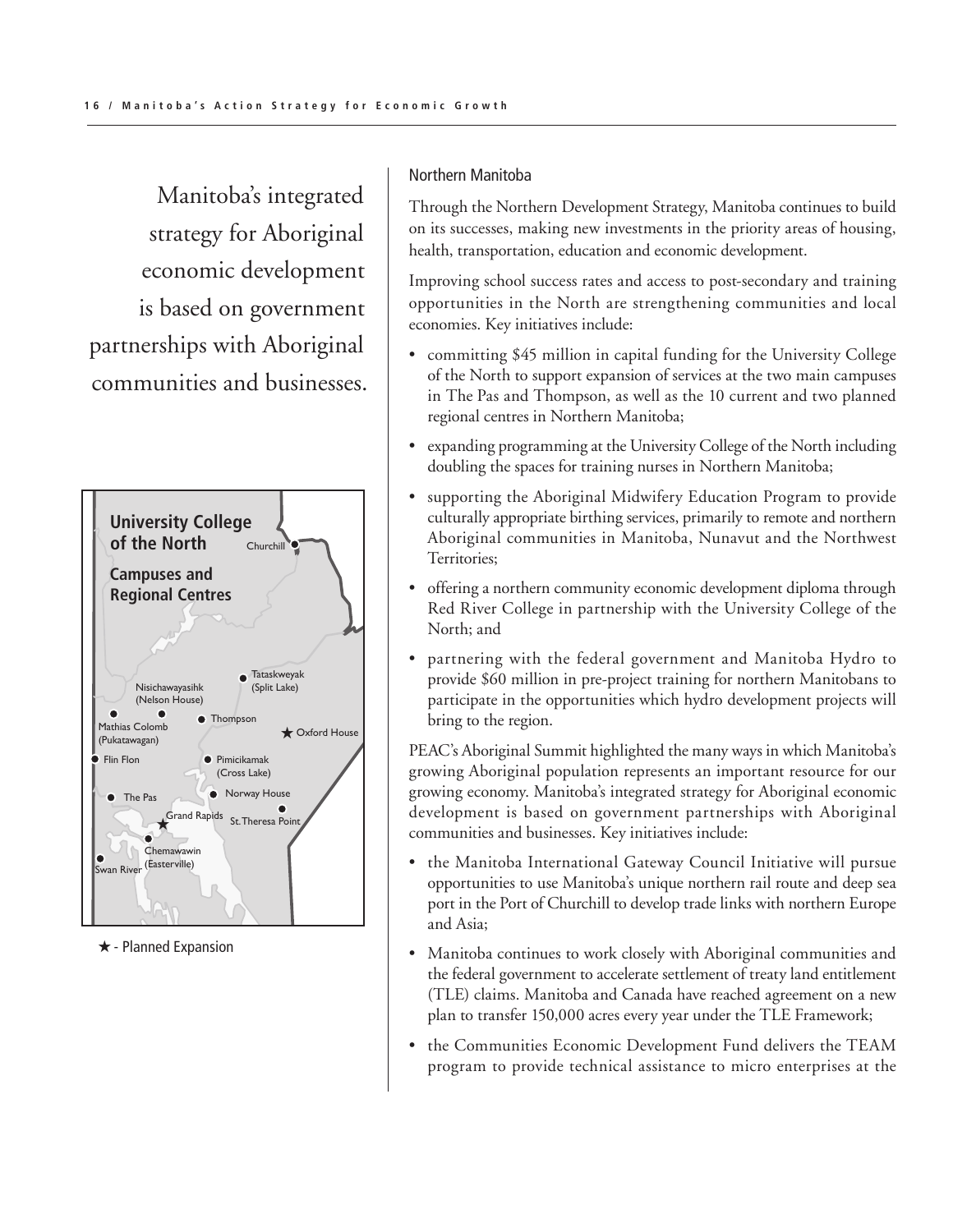community level throughout Northern Manitoba to assist in maximizing opportunities for revenue and business growth; and

• Broadband Communications North increases the potential for economic development, health and education services. Out of 67 northern communities, 52 are now connected to a broadband network.

## ■ **CONCLUSION**

Manitoba's Action Strategy for Economic Growth grew out of practical and action-oriented recommendations from the Premier's Economic Advisory Council. This framework has proven successful in delivering results for Manitobans and continues to underpin Manitoba's approach to sustainable, equitable and long-term economic growth and competitiveness.

Manitoba enjoys one of the healthiest, most diversified economies in Canada. Strong, steady growth combined with important advantages such as low energy costs, a very affordable cost of living, a skilled, hard-working labour force and very competitive business taxes help make Manitoba businesses competitive within Canada and around the world.

The strategy is strengthening Manitoba's economic performance and continues to build on all of the province's advantages. Manitoba is building new economic opportunities based on the province's advantages in resources and technology: in clean energy, in food production and bio technology, in cultural industries and advanced manufacturing.

Manitoba's plan for growth is working, and will continue to move forward to keep the province growing for the benefit of all Manitobans.

Manitoba's Action Strategy delivers sustainable, equitable and long-term economic growth and competitiveness for the benefit of all Manitobans.